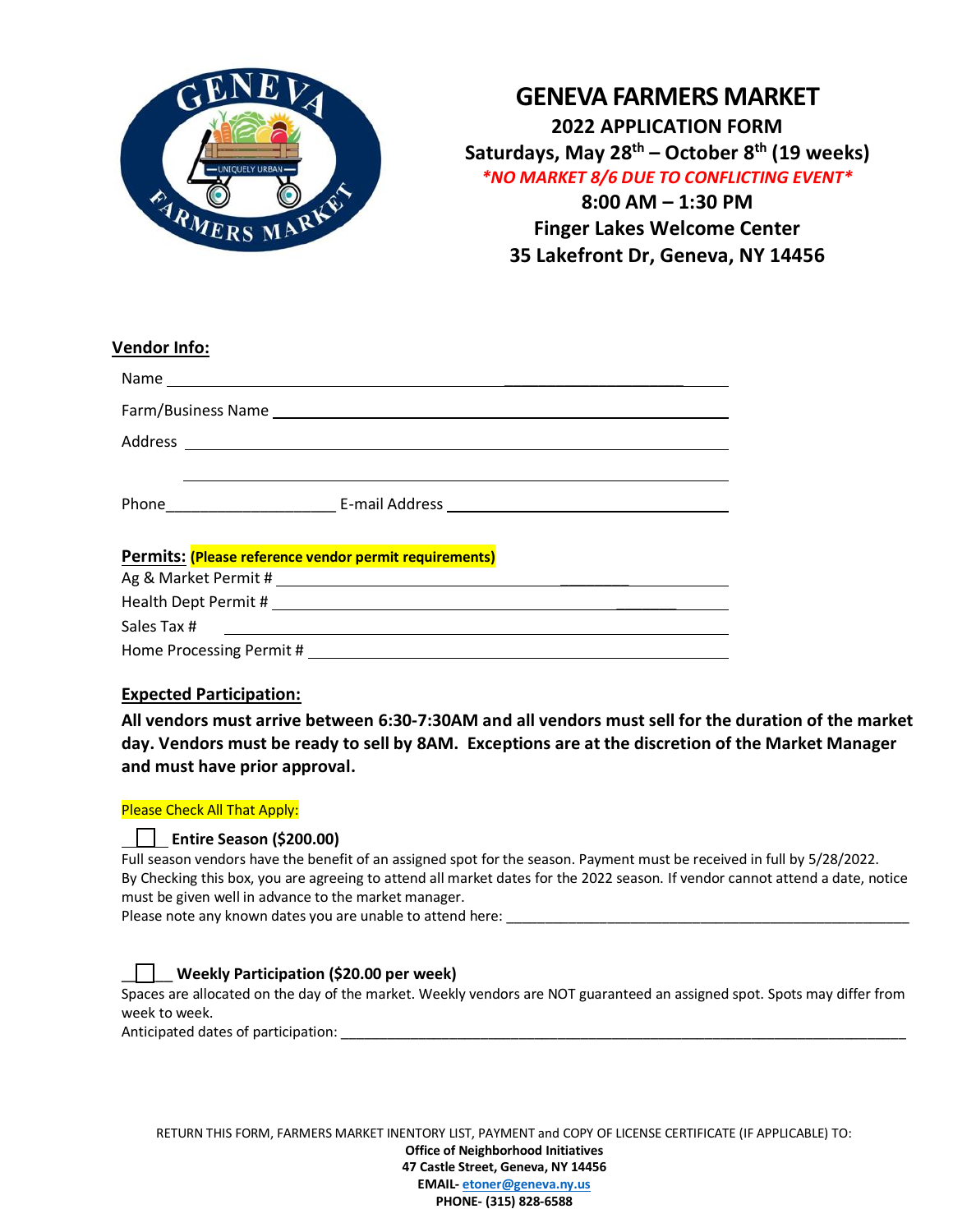# **2022 Geneva Farmers Market Inventory of Items to Be Sold**

All vendors must fill out this list and sign it before selling at the market.

#### **Products I plan to grow for sale: (Check Items)**

#### **Vegetables:**



**47 Castle Street, Geneva, NY 14456 EMAIL- [etoner@geneva.ny.us](mailto:etoner@geneva.ny.us) PHONE- (315) 828-6588**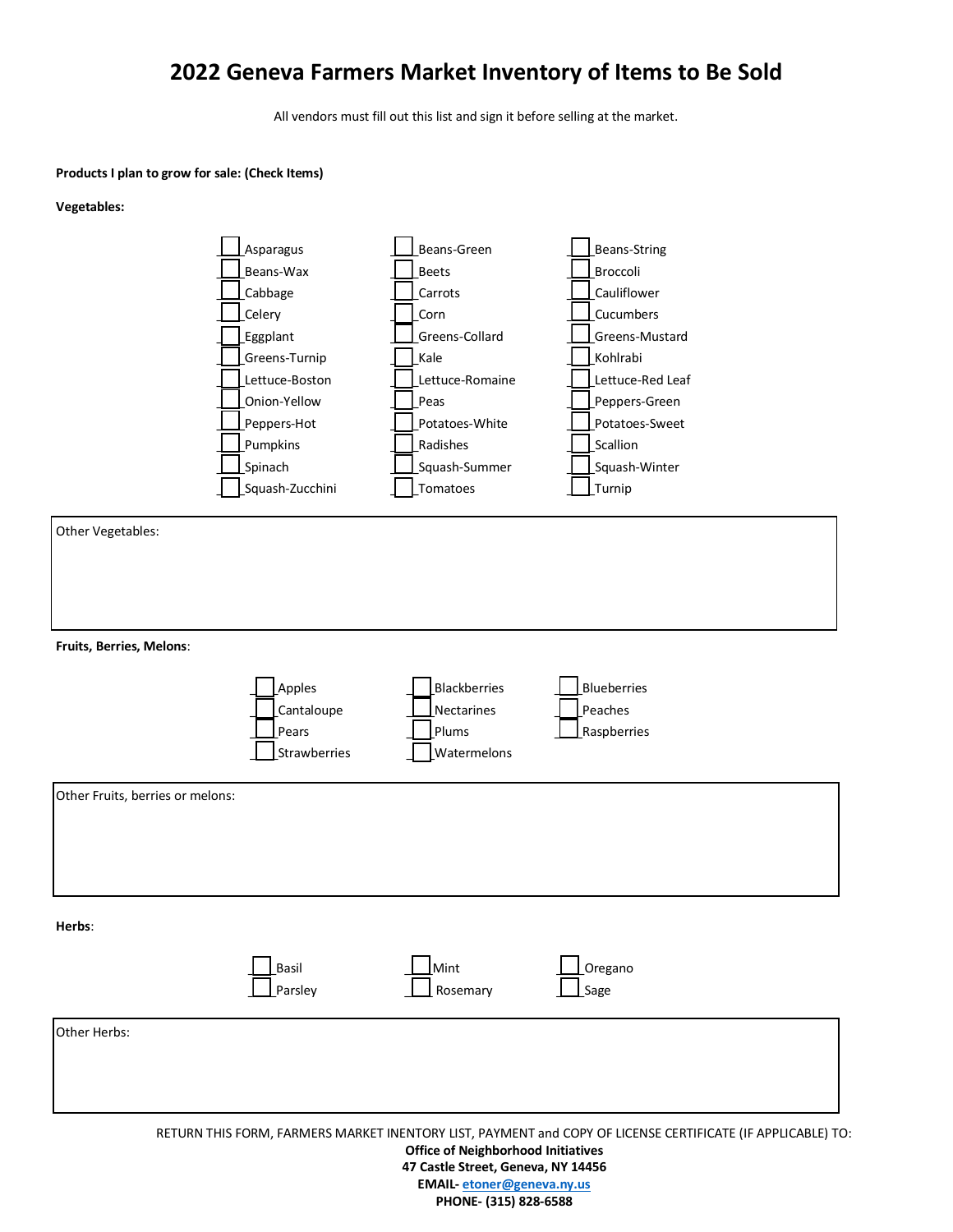#### **Ornamental Crops:**

| Other Ornamental Crops:<br><b>Other Food Products:</b><br><b>Eggs</b><br>Other Food Products:<br>If selling baked goods, please describe:<br>Products I plan to craft for sale: (Check Items)<br>Jewelry<br>Art work<br><b>Baskets</b><br><b>Fabric Crafts</b> | Apple Cider<br>Maple Syrup<br>Lemonade / Tea | <b>Baked Goods</b><br>_Honey<br>Poultry Products<br><b>Beef Products</b> | Cheese<br>Jam/Jelly<br>Wine<br>Other Meat |  |
|----------------------------------------------------------------------------------------------------------------------------------------------------------------------------------------------------------------------------------------------------------------|----------------------------------------------|--------------------------------------------------------------------------|-------------------------------------------|--|
|                                                                                                                                                                                                                                                                |                                              |                                                                          |                                           |  |
|                                                                                                                                                                                                                                                                |                                              |                                                                          |                                           |  |
|                                                                                                                                                                                                                                                                |                                              |                                                                          |                                           |  |
|                                                                                                                                                                                                                                                                |                                              |                                                                          |                                           |  |
|                                                                                                                                                                                                                                                                |                                              |                                                                          |                                           |  |
|                                                                                                                                                                                                                                                                |                                              |                                                                          |                                           |  |
|                                                                                                                                                                                                                                                                |                                              |                                                                          |                                           |  |
|                                                                                                                                                                                                                                                                |                                              |                                                                          |                                           |  |
|                                                                                                                                                                                                                                                                |                                              |                                                                          |                                           |  |
|                                                                                                                                                                                                                                                                |                                              |                                                                          |                                           |  |
|                                                                                                                                                                                                                                                                |                                              |                                                                          |                                           |  |
|                                                                                                                                                                                                                                                                |                                              |                                                                          |                                           |  |
|                                                                                                                                                                                                                                                                |                                              | Knit / Crochet items                                                     | Photography                               |  |
|                                                                                                                                                                                                                                                                |                                              | Paintings                                                                | Watercolor                                |  |
|                                                                                                                                                                                                                                                                |                                              | Quilts                                                                   | <b>Wooden Crafts</b>                      |  |
|                                                                                                                                                                                                                                                                |                                              | Wreaths                                                                  | Clothing Items                            |  |
| Metal works                                                                                                                                                                                                                                                    |                                              | Candles                                                                  | Pottery                                   |  |
| Soaps                                                                                                                                                                                                                                                          |                                              | Glass work                                                               | Other                                     |  |
| Please describe in detail:                                                                                                                                                                                                                                     |                                              |                                                                          |                                           |  |
|                                                                                                                                                                                                                                                                |                                              |                                                                          |                                           |  |
|                                                                                                                                                                                                                                                                |                                              |                                                                          |                                           |  |
|                                                                                                                                                                                                                                                                |                                              |                                                                          |                                           |  |
|                                                                                                                                                                                                                                                                |                                              |                                                                          |                                           |  |
|                                                                                                                                                                                                                                                                |                                              |                                                                          |                                           |  |
|                                                                                                                                                                                                                                                                |                                              |                                                                          |                                           |  |
| I have read the attached 2022 Geneva Farmers Market Rules. I understand them and I agree that both myself and my employees                                                                                                                                     |                                              |                                                                          |                                           |  |

Signature \_\_\_\_\_\_\_\_\_\_\_\_\_\_\_\_\_\_\_\_\_\_\_\_\_\_\_ \_\_\_\_\_\_\_\_\_\_\_\_\_\_\_\_\_\_\_\_ \_\_Date\_\_\_\_\_\_\_\_\_\_\_\_\_\_\_\_\_\_\_\_\_\_\_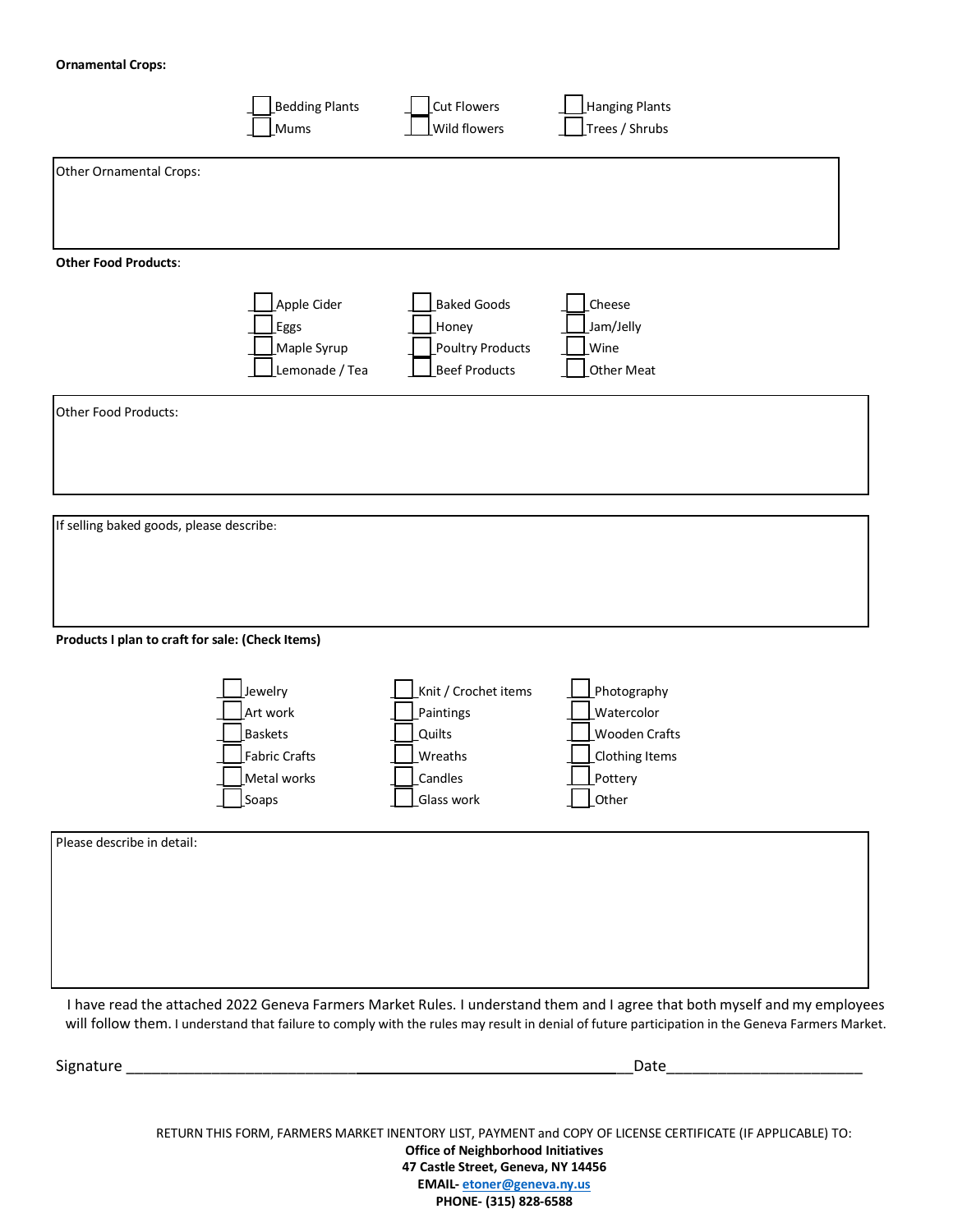## **GENEVA FARMERS MARKET RULES 2022**

#### 1. **PLEASE NOTE AGAIN THAT THERE WILL BE NO MARKET ON SATURDAY, AUGUST 6, 2022 DUE TO A CONFLICTING EVENT.**

- 2. All persons desiring to sell items at the Market must submit a completed Farmers Market Application, Inventory of Items to Be Sold, copies of all applicable licenses, and a signed statement indicating they have read and understand the rules of the Market.
- 3. The Inventory of Items to Be Sold will be examined at the time of application and approved by the Market Manager. Vendors may only sell items listed on the approved Inventory. An amended Inventory may be submitted at any time for approval if a vendor would like to sell additional items.

#### 4. **Of the items sold at the Farmers Market, 80% or more of a vendor's items need to be home grown, homemade or home baked.**

- 5. Those selling plants and plant materials must provide proof of licensure and a copy thereof submitted with their application.
- 6. Each vendor must follow all applicable Health Department guidelines. All processed foods should comply with the requirements set forth by federal, state, and local laws, rules and regulations.
- 7. Vendors are required to comply with federal, state and local laws, regulations and rules.
- 8. The collection and disbursement of sales tax, where applicable, are the sole responsibility of the vendor.
- 9. Prices for all items for sale shall be posted clearly.
- 10. Each vendor must post the name and location of his/her farm or business at his/her assigned selling area in the Market.
- 11. Selling at the Market shall begin promptly at 8AM.
- 12. Vendors shall arrive no later than 7:30AM to set up.
- 13. Vendors must agree to sell for the entire market day.
- 14. A seasonal fee of \$200.00 will be charged for those desiring an assigned location. Vendors must set up no later than 7:30AM at their assigned space or the space will be reallocated. Season vendors have the benefit of an assigned spot for the season. To guarantee preferred spot, payment MUST be received in full by 5/28/2022. **Full season vendors are agreeing to attend ALL market dates. Exceptions granted at the discretion of the market manager.**
- 15. A weekly fee of \$20.00 will be charged to those who choose to participate on a weekly basis. Spaces are allocated on the day of the Market. Weekly vendors are NOT guaranteed an assigned spot, spots may differ from week to week.
- 16. Each vendor must supply his/her own pop-up tent, tables, chairs etc. Vendor's equipment must be contained in one space unless use of additional space has been pre-approved by the Market Manager. Each space is approximately 10x10.
- 17. Each vendor's space must be cleaned before leaving.
- 18. The number of craft dealers and produce vendors may be limited. No flea market items are allowed for sale at the Market.
- 19. All vendors need to inform us a week prior if you're not planning to attend the market the following week(s).
- 20. Each vendor agrees to follow all NYS and local guidelines regarding COVID-19 restrictions.
- 21. The City of Geneva Farmers Market management staff reserves the right to enforce and/or change the rules in accordance to our vendors and customers safety at any time. If you do not comply you may be asked to leave. The Rules and Regulations are not intended to hinder our market but to look out for the quality and safety of all involved.